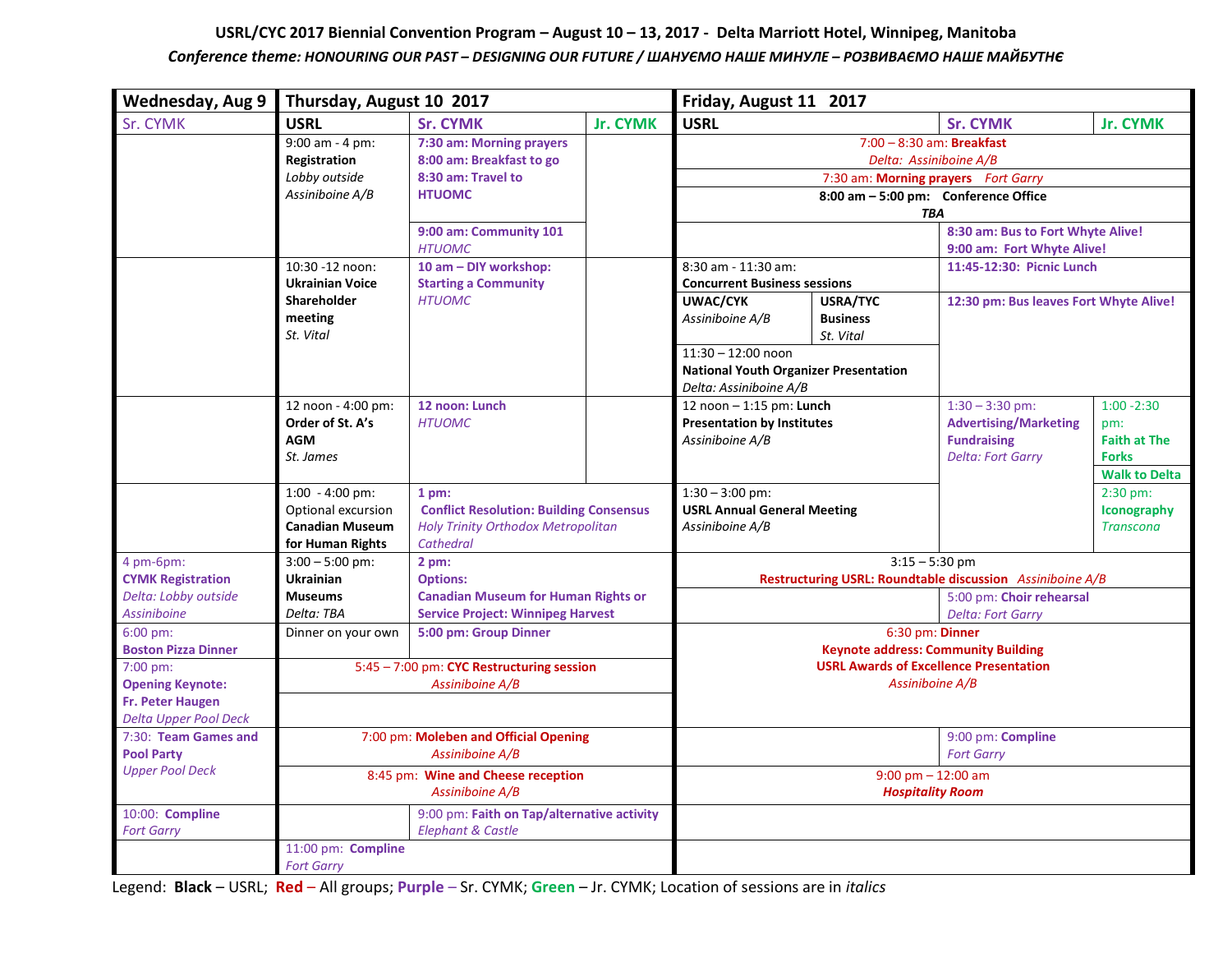## **USRL/CYC 2017 Biennial Convention Program – August 10 – 13, 2017 - Delta Marriott Hotel, Winnipeg, Manitoba** *Conference theme: HONOURING OUR PAST – DESIGNING OUR FUTURE / ШАНУЄМО НАШЕ МИНУЛЕ – РОЗВИВАЄМО НАШЕ МАЙБУТНє*

| Saturday, August 12 2017                                                     |                                                                                          | Sunday, August 13 2017                                                                                                 |                                                                                         |                                                                                                               |
|------------------------------------------------------------------------------|------------------------------------------------------------------------------------------|------------------------------------------------------------------------------------------------------------------------|-----------------------------------------------------------------------------------------|---------------------------------------------------------------------------------------------------------------|
| <b>USRL</b>                                                                  |                                                                                          | <b>Sr. CYMK</b>                                                                                                        | <b>Jr. CYMK</b>                                                                         | <b>ALL</b>                                                                                                    |
|                                                                              |                                                                                          | $8:00$ am $-5$ pm:<br><b>Luggage storage at Delta Hotel</b>                                                            |                                                                                         |                                                                                                               |
|                                                                              | 7:30 am: Morning prayers                                                                 | 8:30 am:<br><b>Bus departs to HTUOMC</b>                                                                               |                                                                                         |                                                                                                               |
|                                                                              |                                                                                          | $9:00$ am:                                                                                                             |                                                                                         |                                                                                                               |
| $8:30 - 10:00$ am:<br><b>SUS Foundation of Canada AGM</b><br>Assiniboine A/B |                                                                                          | 8:00 am - 5:00 pm: Conference Office<br>8:30 -11:30 am: CYMK-UOY<br><b>Annual General Meeting</b><br><b>Fort Garry</b> | $9:00 - 11:30$ am: Kozaky in<br><b>Ukrainian Orthodox tradition</b><br><b>Transcona</b> | <b>Hierarchical Divine Liturgy</b><br><b>Holy Trinity Ukrainian Orthodox</b><br><b>Metropolitan Cathedral</b> |
| $10:00 - 11:00$ am:                                                          |                                                                                          | 11:30 am Choir Rehearsal                                                                                               |                                                                                         | $11:30 - 1:00$ pm                                                                                             |
| <b>Ukrainian Museums AGM</b><br>Assiniboine A/B                              |                                                                                          | <b>Fort Garry</b>                                                                                                      |                                                                                         | <b>Brunch Buffet</b><br><b>Holy Trinity Metropolitan Cathedral</b>                                            |
| $11:00$ am $-12$ noon:<br><b>Concurrent Sessions:</b>                        | <b>UWAC/CYK</b><br>Assiniboine A/B                                                       |                                                                                                                        |                                                                                         |                                                                                                               |
|                                                                              | USRA/TYC<br>St. Vital                                                                    |                                                                                                                        |                                                                                         |                                                                                                               |
|                                                                              | 12 noon- 1:15 pm: Lunch USRL History Book Launch<br>Keynote address: Dr. Natalia Aponiuk | 1:30 pm: Closing remarks                                                                                               |                                                                                         |                                                                                                               |
|                                                                              | $1:30 - 5:30$ pm:                                                                        | 1:30 - 2:30 pm:                                                                                                        |                                                                                         |                                                                                                               |
| <b>USRL Annual General Meeting Cont'd</b><br>Assiniboine A/B                 |                                                                                          |                                                                                                                        | <b>Walking Tour</b><br>of Manitoba Legislature                                          |                                                                                                               |
|                                                                              |                                                                                          |                                                                                                                        | $2:30 - 4:30$ pm:<br>Iconogrpahy Cont'd<br><b>Transcona</b>                             |                                                                                                               |
|                                                                              | 5:30 pm: Vespers and Confession<br><b>Fort Garry</b>                                     |                                                                                                                        |                                                                                         |                                                                                                               |
| 6:15 pm: CYC Group Photo<br>6:25 pm: CYMK Group photo                        |                                                                                          |                                                                                                                        |                                                                                         |                                                                                                               |
|                                                                              | 6:30 pm - USRL 60 <sup>th</sup> Anniversary Banquet                                      |                                                                                                                        |                                                                                         |                                                                                                               |
|                                                                              | Keynote Speaker: Jars Balan USRL Celebrating Past Leadership and Achievements            |                                                                                                                        |                                                                                         |                                                                                                               |
|                                                                              |                                                                                          |                                                                                                                        |                                                                                         |                                                                                                               |